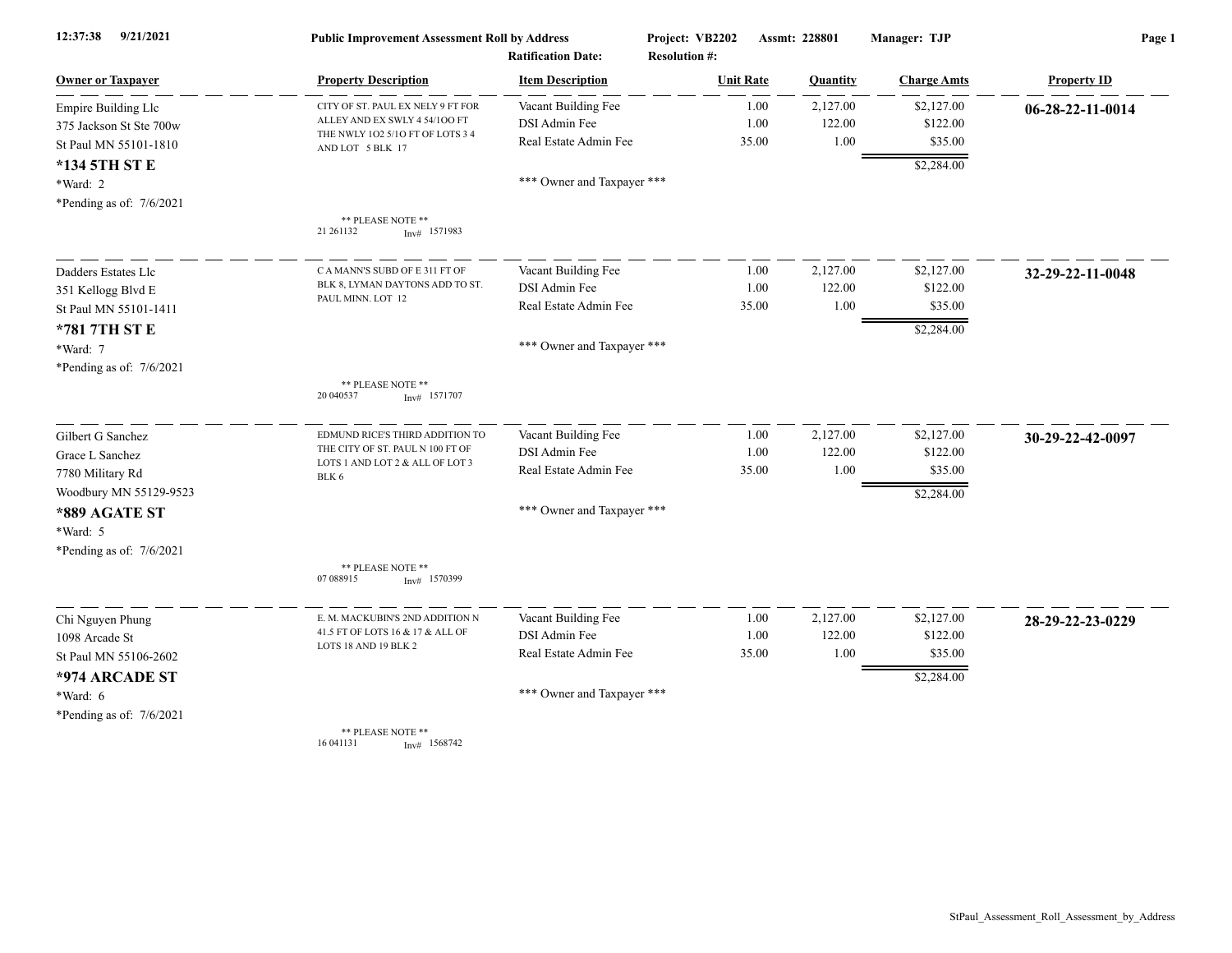| 12:37:38<br>9/21/2021      | <b>Public Improvement Assessment Roll by Address</b>    |                                                      | Project: VB2202                          | Assmt: 228801 | Manager: TJP       | Page 2             |  |
|----------------------------|---------------------------------------------------------|------------------------------------------------------|------------------------------------------|---------------|--------------------|--------------------|--|
| <b>Owner or Taxpayer</b>   | <b>Property Description</b>                             | <b>Ratification Date:</b><br><b>Item Description</b> | <b>Resolution #:</b><br><b>Unit Rate</b> | Quantity      | <b>Charge Amts</b> | <b>Property ID</b> |  |
| Sibet Renovations Llc      | BRUNSONS ADDITION PART BLK 1                            | Vacant Building Fee                                  | 1.00                                     | 2,127.00      | \$2,127.00         | 32-29-22-24-0025   |  |
| 9950 Troy Ln N             | AND ALL OF 2 THRU 12 N 1/2 OF S 2/3                     | DSI Admin Fee                                        | 1.00                                     | 122.00        | \$122.00           |                    |  |
| Maple Grove MN 55311-1387  | OF LOTS 5 AND LOT 6 BLK 2                               | Real Estate Admin Fee                                | 35.00                                    | 1.00          | \$35.00            |                    |  |
| *594 BRUNSON ST            |                                                         |                                                      |                                          |               | \$2,284.00         |                    |  |
| *Ward: 5                   |                                                         | *** Owner and Taxpayer ***                           |                                          |               |                    |                    |  |
| *Pending as of: $7/6/2021$ |                                                         |                                                      |                                          |               |                    |                    |  |
|                            | ** PLEASE NOTE **<br>21 259365<br>$Inv#$ 1570782        |                                                      |                                          |               |                    |                    |  |
| Town Square Garden Llc     | REGISTERED LAND SURVEY 518                              | Vacant Building Fee                                  | 1.00                                     | 2,127.00      | \$2,127.00         | 06-28-22-12-0121   |  |
| 1557 Simpson St            | PART OF TRACT GGG WHICH LIES<br>DIRECTLY ABOVE TRACT ZZ | DSI Admin Fee                                        | 1.00                                     | 122.00        | \$122.00           |                    |  |
| St Paul MN 55108-2342      | TOGETHER WITH ALL OF TRACTS                             | Real Estate Admin Fee                                | 35.00                                    | 1.00          | \$35.00            |                    |  |
| *420 CEDAR ST              | HHH & III                                               |                                                      |                                          |               | \$2,284.00         |                    |  |
| *Ward: 2                   |                                                         | *** Owner and Taxpayer ***                           |                                          |               |                    |                    |  |
| *Pending as of: $7/6/2021$ |                                                         |                                                      |                                          |               |                    |                    |  |
|                            | ** PLEASE NOTE **<br>09 09 0656<br>$Inv#$ 1574141       |                                                      |                                          |               |                    |                    |  |
| Xin Zhou                   | WHITNEYS SUBDIVISION ETC. E 100                         | Vacant Building Fee                                  | 1.00                                     | 2,127.00      | \$2,127.00         | 31-29-22-23-0009   |  |
| 19151 Broadmoore Dr        | FT OF LOT 16 BLK 4                                      | DSI Admin Fee                                        | 1.00                                     | 122.00        | \$122.00           |                    |  |
| Eden Prairie MN 55346-1031 |                                                         | Real Estate Admin Fee                                | 35.00                                    | 1.00          | \$35.00            |                    |  |
| *101 COMO AVE              |                                                         |                                                      |                                          |               | \$2,284.00         |                    |  |
| *Ward: 1                   |                                                         | *** Owner and Taxpayer ***                           |                                          |               |                    |                    |  |
| *Pending as of: $7/6/2021$ |                                                         |                                                      |                                          |               |                    |                    |  |
|                            | ** PLEASE NOTE **<br>20 044360<br>$Inv#$ 1574140        |                                                      |                                          |               |                    |                    |  |
| Kue Lee                    | PHALEN TERRACE LOT 2 BLK 2                              | Vacant Building Fee                                  | 1.00                                     | 2,127.00      | \$2,127.00         | 22-29-22-24-0051   |  |
| Goalee Xiong               |                                                         | DSI Admin Fee                                        | 1.00                                     | 122.00        | \$122.00           |                    |  |
| 1525 Dieter St             |                                                         | Real Estate Admin Fee                                | 35.00                                    | 1.00          | \$35.00            |                    |  |
| St Paul MN 55106-1415      |                                                         |                                                      |                                          |               | \$2,284.00         |                    |  |
| *1525 DIETER ST            |                                                         | *** Owner and Taxpayer ***                           |                                          |               |                    |                    |  |
| *Ward: 6                   |                                                         |                                                      |                                          |               |                    |                    |  |
| *Pending as of: $7/6/2021$ |                                                         |                                                      |                                          |               |                    |                    |  |
|                            | ** PLEASE NOTE **<br>20 035539<br>Inv# 1567060          |                                                      |                                          |               |                    |                    |  |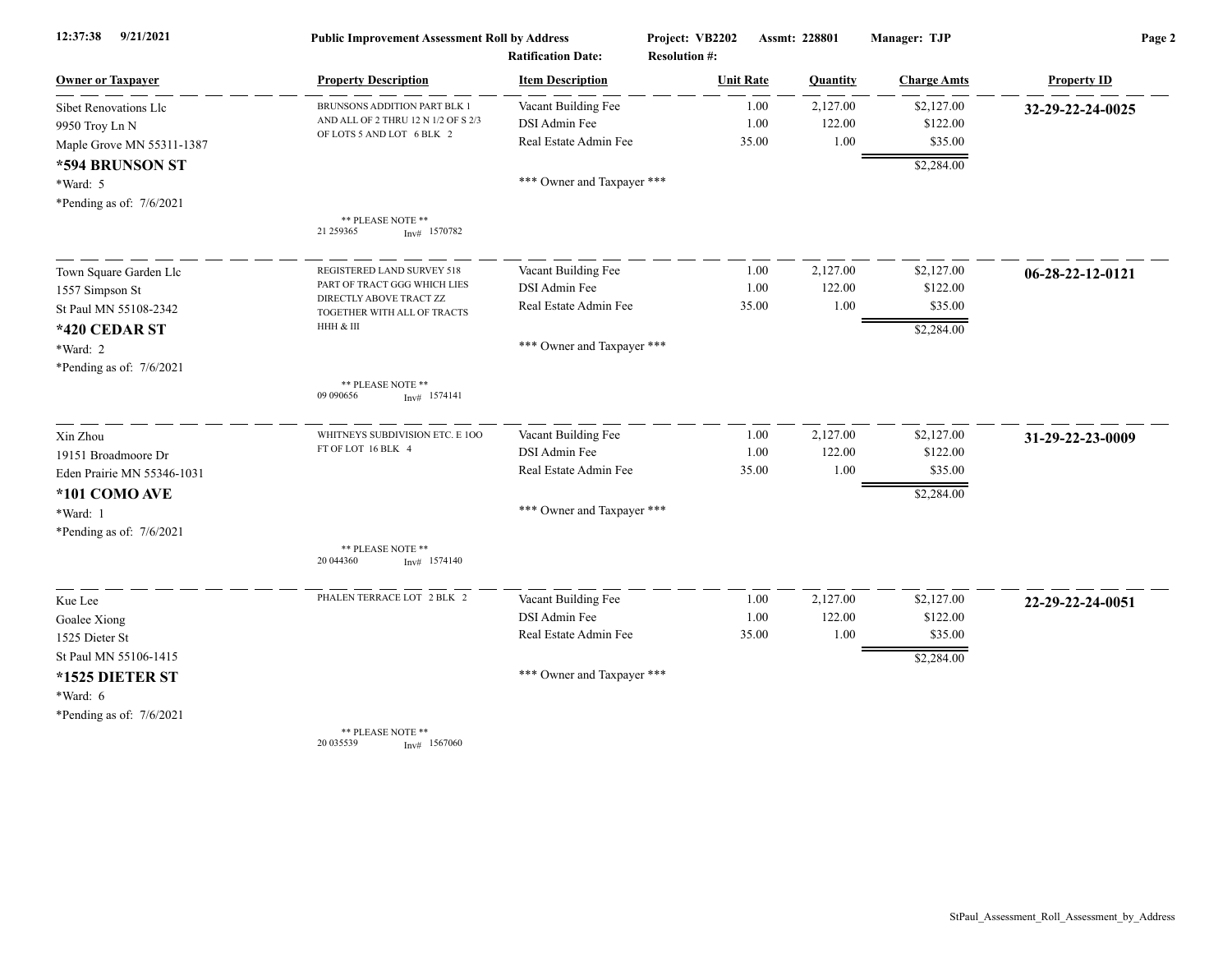| 12:37:38<br>9/21/2021        | <b>Public Improvement Assessment Roll by Address</b><br><b>Ratification Date:</b> |                            | Project: VB2202<br>Assmt: 228801<br><b>Resolution #:</b> |          | Manager: TJP       | Page 3             |  |
|------------------------------|-----------------------------------------------------------------------------------|----------------------------|----------------------------------------------------------|----------|--------------------|--------------------|--|
| <b>Owner or Taxpayer</b>     | <b>Property Description</b>                                                       | <b>Item Description</b>    | <b>Unit Rate</b>                                         | Quantity | <b>Charge Amts</b> | <b>Property ID</b> |  |
| Thomas J Conroy Ii           | SANBORN'S MIDWAY ADDITION TO                                                      | Vacant Building Fee        | 1.00                                                     | 2,127.00 | \$2,127.00         | 34-29-23-14-0127   |  |
| 1203 Edmund Ave              | ST. PAUL, MINN. LOT 20 BLK 2                                                      | DSI Admin Fee              | 1.00                                                     | 122.00   | \$122.00           |                    |  |
| St Paul MN 55104-2523        |                                                                                   | Real Estate Admin Fee      | 35.00                                                    | 1.00     | \$35.00            |                    |  |
| *1203 EDMUND AVE             |                                                                                   |                            |                                                          |          | \$2,284.00         |                    |  |
| *Ward: 4                     |                                                                                   | *** Owner and Taxpayer *** |                                                          |          |                    |                    |  |
| *Pending as of: $7/6/2021$   |                                                                                   |                            |                                                          |          |                    |                    |  |
|                              | ** PLEASE NOTE **<br>21 24 04 38<br>$Inv#$ 1556365                                |                            |                                                          |          |                    |                    |  |
| Nicholas M Steichen          | WEST ST PAUL BLKS 100 THRU 171                                                    | Vacant Building Fee        | 1.00                                                     | 2,127.00 | \$2,127.00         | 07-28-22-14-0129   |  |
| 597 Hall Ave                 | ETC EX W 76 6/10 FT LOTS 9 AND LOT                                                | DSI Admin Fee              | 1.00                                                     | 122.00   | \$122.00           |                    |  |
| St Paul MN 55107-2864        | 10 BLK 116                                                                        | Real Estate Admin Fee      | 35.00                                                    | 1.00     | \$35.00            |                    |  |
| *597 HALL AVE                |                                                                                   |                            |                                                          |          | \$2,284.00         |                    |  |
| *Ward: 2                     |                                                                                   | *** Owner and Taxpayer *** |                                                          |          |                    |                    |  |
| *Pending as of: $7/6/2021$   |                                                                                   |                            |                                                          |          |                    |                    |  |
|                              | ** PLEASE NOTE **<br>20 093784<br>$Inv#$ 1536009                                  |                            |                                                          |          |                    |                    |  |
| Our Town Properties Llc      | G. G. WHITNEY'S RIVERTON PLACE                                                    | Vacant Building Fee        | 1.00                                                     | 2,127.00 | \$2,127.00         | 08-28-23-14-0168   |  |
| 1100 Azie Morton Rd Ste 1105 | LOT 8 BLK 3                                                                       | DSI Admin Fee              | 1.00                                                     | 122.00   | \$122.00           |                    |  |
| Austin TX 78704-2048         |                                                                                   | Real Estate Admin Fee      | 35.00                                                    | 1.00     | \$35.00            |                    |  |
| *2150 JAMES AVE              |                                                                                   |                            |                                                          |          | \$2,284.00         |                    |  |
| *Ward: 3                     |                                                                                   | *** Owner and Taxpayer *** |                                                          |          |                    |                    |  |
| *Pending as of: $7/6/2021$   |                                                                                   |                            |                                                          |          |                    |                    |  |
|                              | ** PLEASE NOTE **<br>19 045908<br>$Inv#$ 1570398                                  |                            |                                                          |          |                    |                    |  |
| Eileen M Ray                 | EVANS ADDITION TO THE CITY OF ST.                                                 | Vacant Building Fee        | 1.00                                                     | 2,127.00 | \$2,127.00         | 29-29-22-12-0044   |  |
| John E Ray                   | PAUL LOT 20 BLK 3                                                                 | DSI Admin Fee              | 1.00                                                     | 122.00   | \$122.00           |                    |  |
| 1219 Bidwell St              |                                                                                   | Real Estate Admin Fee      | 35.00                                                    | 1.00     | \$35.00            |                    |  |
| St Paul MN 55108-2211        |                                                                                   |                            |                                                          |          | \$2,284.00         |                    |  |
| *655 JESSAMINE AVE E         |                                                                                   | *** Owner and Taxpayer *** |                                                          |          |                    |                    |  |
| *Ward: 6                     |                                                                                   |                            |                                                          |          |                    |                    |  |
| *Pending as of: $7/6/2021$   |                                                                                   |                            |                                                          |          |                    |                    |  |
|                              | ** PLEASE NOTE **<br>19 05 24 26<br>Inv# 1574142                                  |                            |                                                          |          |                    |                    |  |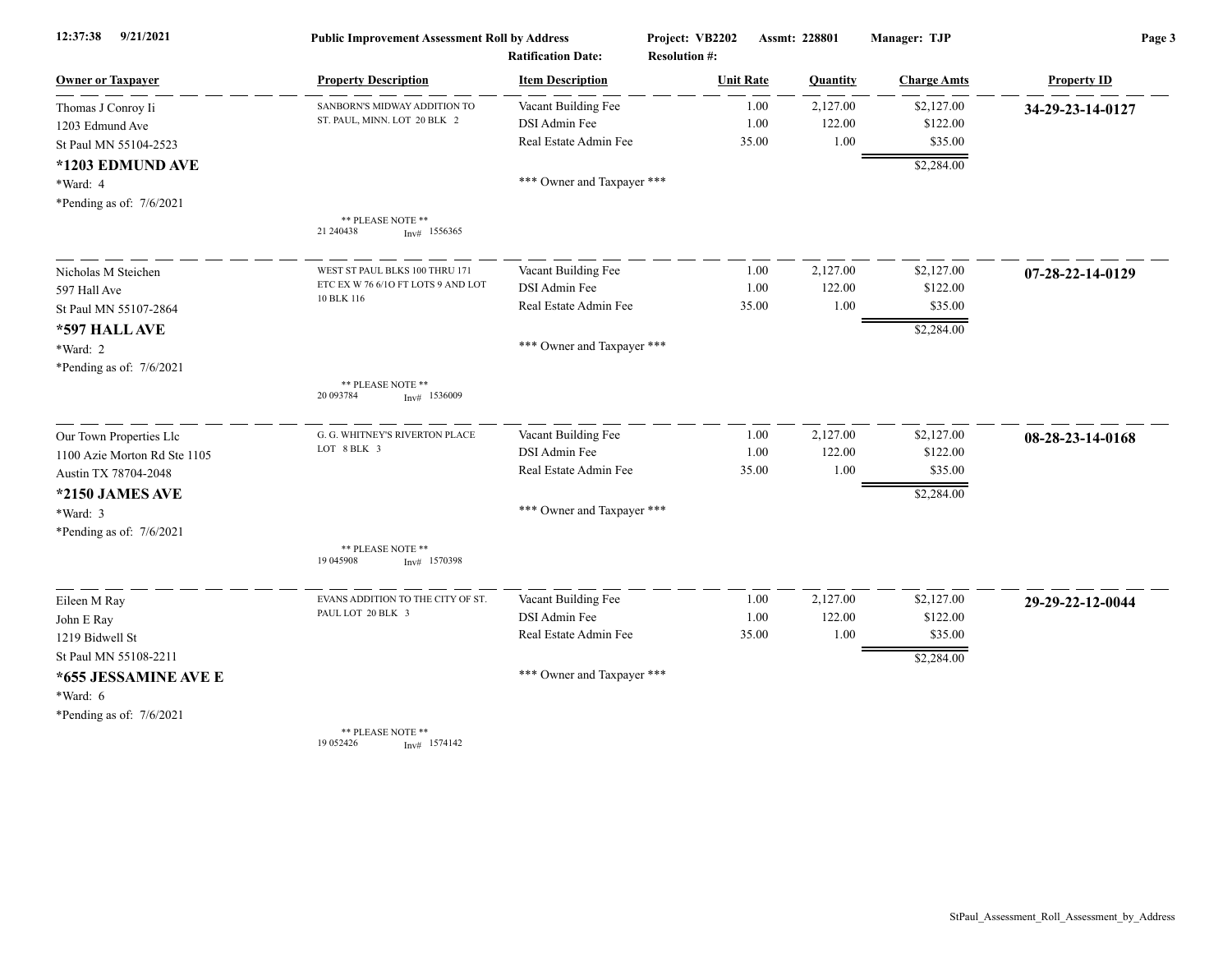| 12:37:38<br>9/21/2021      | <b>Public Improvement Assessment Roll by Address</b><br><b>Ratification Date:</b> |                            | Project: VB2202<br><b>Resolution #:</b> |       | Assmt: 228801 | Manager: TJP       | Page 4             |  |
|----------------------------|-----------------------------------------------------------------------------------|----------------------------|-----------------------------------------|-------|---------------|--------------------|--------------------|--|
| <b>Owner or Taxpayer</b>   | <b>Property Description</b>                                                       | <b>Item Description</b>    | <b>Unit Rate</b>                        |       | Quantity      | <b>Charge Amts</b> | <b>Property ID</b> |  |
| Colleen L Pollock          | FAIRVIEW ADDITION LOT 13 BLK                                                      | Vacant Building Fee        |                                         | 1.00  | 2,127.00      | \$2,127.00         | 29-29-22-24-0012   |  |
| 1058 Jessie St             |                                                                                   | DSI Admin Fee              |                                         | 1.00  | 122.00        | \$122.00           |                    |  |
| St Paul MN 55130-3813      |                                                                                   | Real Estate Admin Fee      |                                         | 35.00 | 1.00          | \$35.00            |                    |  |
| *1058 JESSIE ST            |                                                                                   |                            |                                         |       |               | \$2,284.00         |                    |  |
| *Ward: 5                   |                                                                                   | *** Owner and Taxpayer *** |                                         |       |               |                    |                    |  |
| *Pending as of: $7/6/2021$ |                                                                                   |                            |                                         |       |               |                    |                    |  |
|                            | ** PLEASE NOTE **<br>20 09 6256<br>$Inv#$ 1537753                                 |                            |                                         |       |               |                    |                    |  |
| Donna M Laska Burnett      | AUERBACH & HAND'S ADDITION TO                                                     | Vacant Building Fee        |                                         | 1.00  | 2,127.00      | \$2,127.00         | 25-29-23-13-0071   |  |
| Kenneth D Burnett          | THE CITY OF ST. PAUL E 1/2 OF LOT 7                                               | DSI Admin Fee              |                                         | 1.00  | 122.00        | \$122.00           |                    |  |
| 329 Lawson Ave W           | & W 1/2 OF E 1/2 OF LOTS 8 & LOT 9<br><b>BLK 33</b>                               | Real Estate Admin Fee      |                                         | 35.00 | 1.00          | \$35.00            |                    |  |
| St Paul MN 55117-5126      |                                                                                   |                            |                                         |       |               | \$2,284.00         |                    |  |
| *329 LAWSON AVE W          |                                                                                   | *** Owner and Taxpayer *** |                                         |       |               |                    |                    |  |
| *Ward: 5                   |                                                                                   |                            |                                         |       |               |                    |                    |  |
| *Pending as of: $7/6/2021$ |                                                                                   |                            |                                         |       |               |                    |                    |  |
|                            | ** PLEASE NOTE **<br>21 23 6478<br>$Inv#$ 1553675                                 |                            |                                         |       |               |                    |                    |  |
| Nicholas Fasano            | OAK VILLE PARK LOT 11 BLK 22                                                      | Vacant Building Fee        |                                         | 1.00  | 2,127.00      | \$2,127.00         | 29-29-22-11-0164   |  |
| 705 Magnolia Ave E         |                                                                                   | DSI Admin Fee              |                                         | 1.00  | 122.00        | \$122.00           |                    |  |
| St Paul MN 55106-3126      |                                                                                   | Real Estate Admin Fee      |                                         | 35.00 | 1.00          | \$35.00            |                    |  |
| *705 MAGNOLIA AVE E        |                                                                                   |                            |                                         |       |               | \$2,284.00         |                    |  |
| *Ward: 6                   |                                                                                   | *** Owner and Taxpayer *** |                                         |       |               |                    |                    |  |
| *Pending as of: $7/6/2021$ |                                                                                   |                            |                                         |       |               |                    |                    |  |
|                            | ** PLEASE NOTE **<br>21 259628<br>$Inv#$ 1570979                                  |                            |                                         |       |               |                    |                    |  |
| Bee Vue                    | BERGHOLTZ REARRANGEMENT A                                                         | Vacant Building Fee        |                                         | 1.00  | 2,127.00      | \$2,127.00         | 30-29-22-32-0076   |  |
| 21301 Furman St Ne         | LOT 5 BLK 1 LEWIS ADD & IN SD                                                     | DSI Admin Fee              |                                         | 1.00  | 122.00        | \$122.00           |                    |  |
| Wyoming MN 55092-9626      | BERGHOLTZ RE A THAT PART E OF<br>EXT E L OF LOT 6 BLK 1 SD LEWIS                  | Real Estate Admin Fee      |                                         | 35.00 | 1.00          | \$35.00            |                    |  |
| *55 MANITOBA AVE           | ADD OF LOT 5 & ALL OF LOT 4 BLK                                                   |                            |                                         |       |               | \$2,284.00         |                    |  |
| *Ward: 1                   |                                                                                   | *** Owner and Taxpayer *** |                                         |       |               |                    |                    |  |
| *Pending as of: $7/6/2021$ |                                                                                   |                            |                                         |       |               |                    |                    |  |
|                            | ** PLEASE NOTE **<br>07 088939<br>$Inv#$ 1570401                                  |                            |                                         |       |               |                    |                    |  |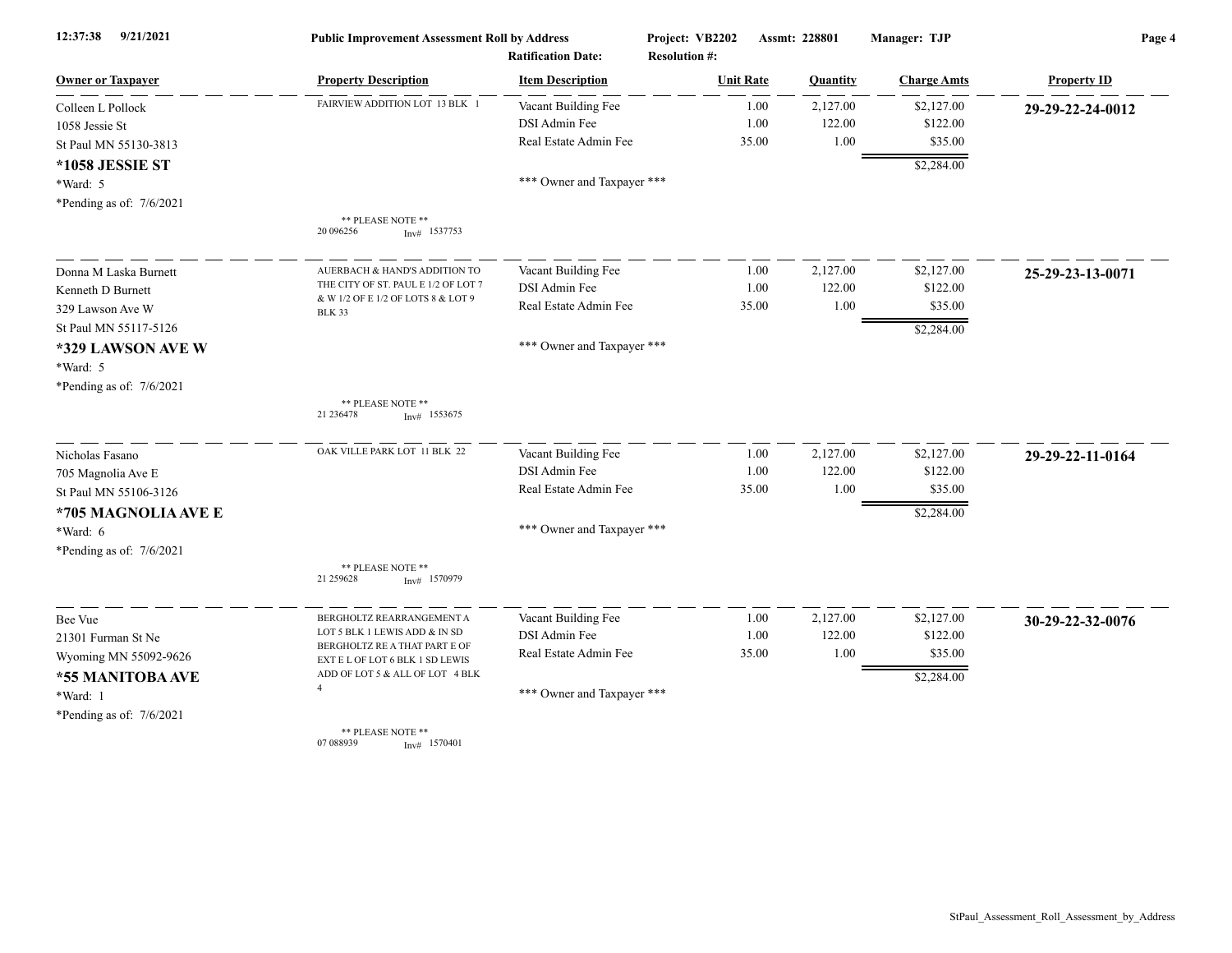| 12:37:38<br>9/21/2021          | <b>Public Improvement Assessment Roll by Address</b> |                                                      | Project: VB2202                          |       | Assmt: 228801 | Manager: TJP       | Page 5             |  |
|--------------------------------|------------------------------------------------------|------------------------------------------------------|------------------------------------------|-------|---------------|--------------------|--------------------|--|
| <b>Owner or Taxpayer</b>       | <b>Property Description</b>                          | <b>Ratification Date:</b><br><b>Item Description</b> | <b>Resolution #:</b><br><b>Unit Rate</b> |       | Quantity      | <b>Charge Amts</b> | <b>Property ID</b> |  |
| Ads Llc                        | PHALEN HEIGHTS PARK LOT 20 BLK                       | Vacant Building Fee                                  |                                          | 1.00  | 2,127.00      | \$2,127.00         | 21-29-22-43-0123   |  |
| 950 County Road 10 Ste 102     | $\mathbf{\hat{z}}$                                   | DSI Admin Fee                                        |                                          | 1.00  | 122.00        | \$122.00           |                    |  |
| Spring Lake Park MN 55432-1253 |                                                      | Real Estate Admin Fee                                |                                          | 35.00 | 1.00          | \$35.00            |                    |  |
| *1079 MARYLAND AVE E           |                                                      |                                                      |                                          |       |               | \$2,284.00         |                    |  |
| *Ward: 6                       |                                                      | *** Owner and Taxpayer ***                           |                                          |       |               |                    |                    |  |
| *Pending as of: 7/6/2021       |                                                      |                                                      |                                          |       |               |                    |                    |  |
|                                | ** PLEASE NOTE **<br>18 071546<br>$Inv#$ 1572229     |                                                      |                                          |       |               |                    |                    |  |
| Sarin Homes Llc                | LAKE PARK ADDITION SAINT PAUL                        | Vacant Building Fee                                  |                                          | 1.00  | 2,127.00      | \$2,127.00         | 22-29-23-33-0007   |  |
| 1875 Dellwood Ave              | EX N 4O FT FOR PKWY LOT 6 BLK 1                      | DSI Admin Fee                                        |                                          | 1.00  | 122.00        | \$122.00           |                    |  |
| Roseville MN 55113-6103        |                                                      | Real Estate Admin Fee                                |                                          | 35.00 | 1.00          | \$35.00            |                    |  |
| *1486 MIDWAY PKWY              |                                                      |                                                      |                                          |       |               | \$2,284.00         |                    |  |
| *Ward: 4                       |                                                      | *** Owner and Taxpayer ***                           |                                          |       |               |                    |                    |  |
| *Pending as of: $7/6/2021$     |                                                      |                                                      |                                          |       |               |                    |                    |  |
|                                | ** PLEASE NOTE **<br>18 069509<br>$Inv#$ 1571197     |                                                      |                                          |       |               |                    |                    |  |
| Zachary Hiler                  | WEED AND HALLE'S ADDITION LOT                        | Vacant Building Fee                                  |                                          | 1.00  | 2,127.00      | \$2,127.00         | 34-29-22-12-0006   |  |
| 1626 Minnehaha Ave E           | 8 BLK 1                                              | DSI Admin Fee                                        |                                          | 1.00  | 122.00        | \$122.00           |                    |  |
| St Paul MN 55106-4819          |                                                      | Real Estate Admin Fee                                |                                          | 35.00 | 1.00          | \$35.00            |                    |  |
| *1626 MINNEHAHA AVE E          |                                                      |                                                      |                                          |       |               | \$2,284.00         |                    |  |
| *Ward: 7                       |                                                      | *** Owner and Taxpayer ***                           |                                          |       |               |                    |                    |  |
| *Pending as of: $7/6/2021$     |                                                      |                                                      |                                          |       |               |                    |                    |  |
|                                | ** PLEASE NOTE **<br>21 263907<br>$Inv#$ 1573980     |                                                      |                                          |       |               |                    |                    |  |
| State Of Mn Trust Exempt       | SYNDICATE NO. 4 ADDITION LOT 2                       | Vacant Building Fee                                  |                                          | 1.00  | 2,127.00      | \$2,127.00         | 35-29-23-11-0027   |  |
| Ramsey Co Tax Forf Land        | BLK 2                                                | DSI Admin Fee                                        |                                          | 1.00  | 122.00        | \$122.00           |                    |  |
| Po Box 64097                   |                                                      | Real Estate Admin Fee                                |                                          | 35.00 | 1.00          | \$35.00            |                    |  |
| St Paul MN 55164-0097          |                                                      |                                                      |                                          |       |               | \$2,284.00         |                    |  |
| *686 MINNEHAHA AVE W           |                                                      | *** Owner and Taxpayer ***                           |                                          |       |               |                    |                    |  |
| *Ward: 1                       |                                                      |                                                      |                                          |       |               |                    |                    |  |
| *Pending as of: $7/6/2021$     |                                                      |                                                      |                                          |       |               |                    |                    |  |
|                                | ** PLEASE NOTE **                                    |                                                      |                                          |       |               |                    |                    |  |

21 245035 Inv# 1560381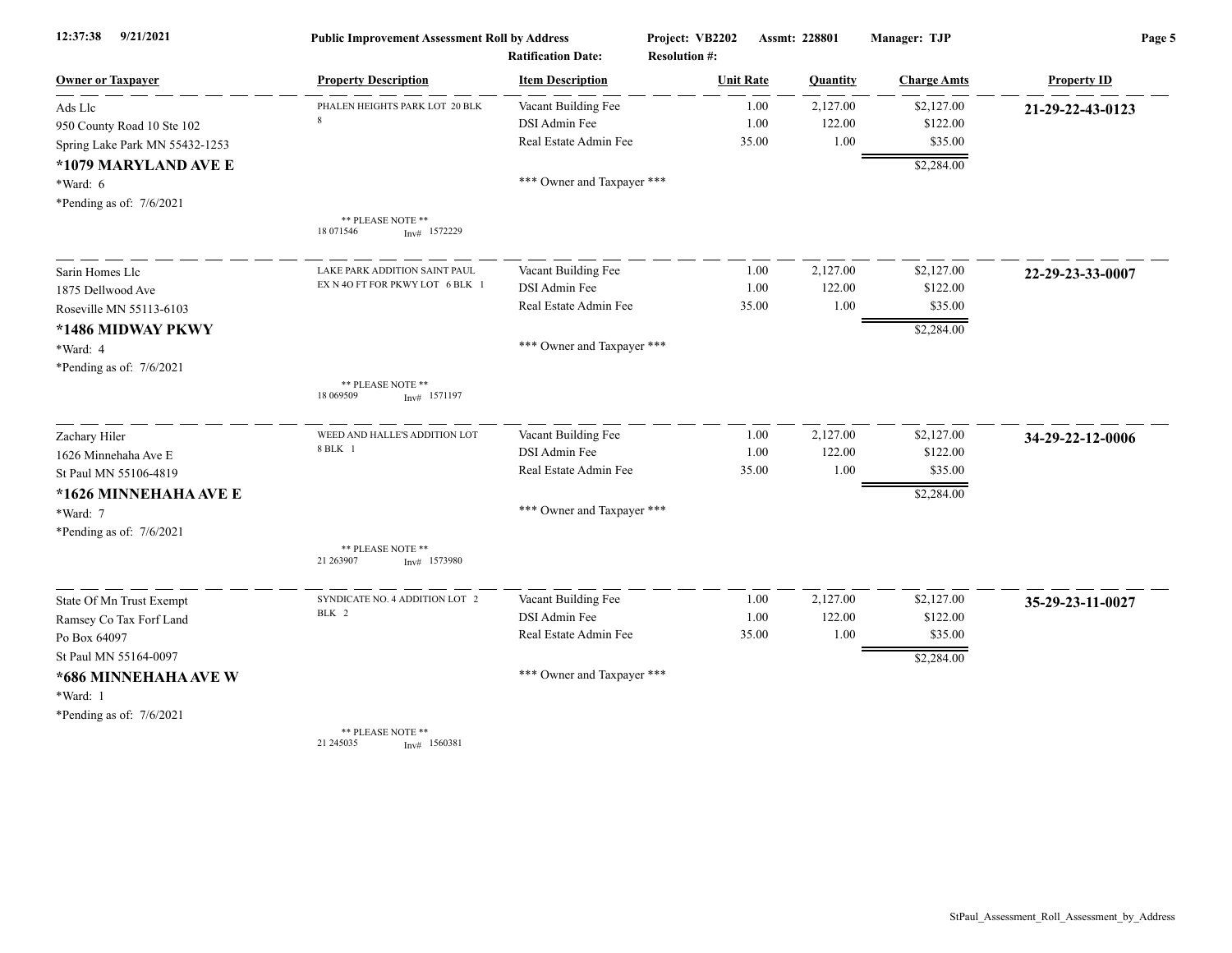| 9/21/2021<br>12:37:38          | <b>Public Improvement Assessment Roll by Address</b><br><b>Ratification Date:</b> |                            | Project: VB2202<br><b>Resolution #:</b> |       | Assmt: 228801 | Manager: TJP       | Page 6             |  |
|--------------------------------|-----------------------------------------------------------------------------------|----------------------------|-----------------------------------------|-------|---------------|--------------------|--------------------|--|
| <b>Owner or Taxpayer</b>       | <b>Property Description</b>                                                       | <b>Item Description</b>    | <b>Unit Rate</b>                        |       | Quantity      | <b>Charge Amts</b> | <b>Property ID</b> |  |
| Amadeus Holdings Llc           | CONDOMINIUM NUMBER 248 ST.                                                        | Vacant Building Fee        |                                         | 1.00  | 2,127.00      | \$2,127.00         | 29-29-23-12-0071   |  |
| Po Box 3074                    | ANTHONY PARK CONDOMINIUM                                                          | DSI Admin Fee              |                                         | 1.00  | 122.00        | \$122.00           |                    |  |
| Burnsville MN 55337-8074       | UNIT NO. 2                                                                        | Real Estate Admin Fee      |                                         | 35.00 | 1.00          | \$35.00            |                    |  |
| *1119 RAYMOND AVE 2            |                                                                                   |                            |                                         |       |               | \$2,284.00         |                    |  |
| *Ward: 4                       |                                                                                   | *** Owner and Taxpayer *** |                                         |       |               |                    |                    |  |
| *Pending as of: $7/6/2021$     |                                                                                   |                            |                                         |       |               |                    |                    |  |
|                                | ** PLEASE NOTE **<br>17 047446<br>$Inv#$ 1571705                                  |                            |                                         |       |               |                    |                    |  |
| Eriksson Family Properties Llc | BOULEVARD ADDITION SUBJ TO AVE                                                    | Vacant Building Fee        |                                         | 1.00  | 2,127.00      | \$2,127.00         | 03-28-23-21-0019   |  |
| 1225 Orono Oaks Dr             | & ESMTS; VAC ALBERT ST ACCRUING                                                   | DSI Admin Fee              |                                         | 1.00  | 122.00        | \$122.00           |                    |  |
| Orono MN 55356-9480            | TO LOTS 1 & 23 & VAC DAYTON ST<br>ACCRUING AS VAC IN DOC NO                       | Real Estate Admin Fee      |                                         | 35.00 | 1.00          | \$35.00            |                    |  |
| *1415 SELBY AVE                | 1825657 & FOL; PART, LYING SELY OF                                                |                            |                                         |       |               | \$2,284.00         |                    |  |
| *Ward: 1                       | A 30 FT WIDE SPUR R/W, OF LOTS 4                                                  | *** Owner and Taxpayer *** |                                         |       |               |                    |                    |  |
| *Pending as of: $7/6/2021$     |                                                                                   |                            |                                         |       |               |                    |                    |  |
|                                | ** PLEASE NOTE **<br>19 043 101<br>$Inv#$ 1567955                                 |                            |                                         |       |               |                    |                    |  |
| Lisa Allred                    | HERSEY WOOLSEY ADDITION LOT                                                       | Vacant Building Fee        |                                         | 1.00  | 2,127.00      | \$2,127.00         | 27-29-23-43-0164   |  |
| Po Box 40058                   | 22 BLK 8                                                                          | DSI Admin Fee              |                                         | 1.00  | 122.00        | \$122.00           |                    |  |
| St Paul MN 55104-8058          |                                                                                   | Real Estate Admin Fee      |                                         | 35.00 | 1.00          | \$35.00            |                    |  |
| *1313 SEMINARY AVE             |                                                                                   |                            |                                         |       |               | \$2,284.00         |                    |  |
| *Ward: 4                       |                                                                                   | *** Owner and Taxpayer *** |                                         |       |               |                    |                    |  |
| *Pending as of: $7/6/2021$     |                                                                                   |                            |                                         |       |               |                    |                    |  |
|                                | ** PLEASE NOTE **<br>08 088618<br>$Inv#$ 1571196                                  |                            |                                         |       |               |                    |                    |  |
| Wesley Hart                    | EDMUND RICE'S FOURTH ADDITION                                                     | Vacant Building Fee        |                                         | 1.00  | 2,127.00      | \$2,127.00         | 29-29-22-32-0119   |  |
| 378 Sims Ave                   | TO THE CITY OF ST. PAUL LOT 6 BLK                                                 | DSI Admin Fee              |                                         | 1.00  | 122.00        | \$122.00           |                    |  |
| St Paul MN 55130-4034          | 6                                                                                 | Real Estate Admin Fee      |                                         | 35.00 | 1.00          | \$35.00            |                    |  |
| *378 SIMS AVE                  |                                                                                   |                            |                                         |       |               | \$2,284.00         |                    |  |
| *Ward: 5                       |                                                                                   | *** Owner and Taxpayer *** |                                         |       |               |                    |                    |  |
| *Pending as of: $7/6/2021$     |                                                                                   |                            |                                         |       |               |                    |                    |  |
|                                | ** PLEASE NOTE **<br>21 24 34 59<br>$Inv#$ 1558598                                |                            |                                         |       |               |                    |                    |  |